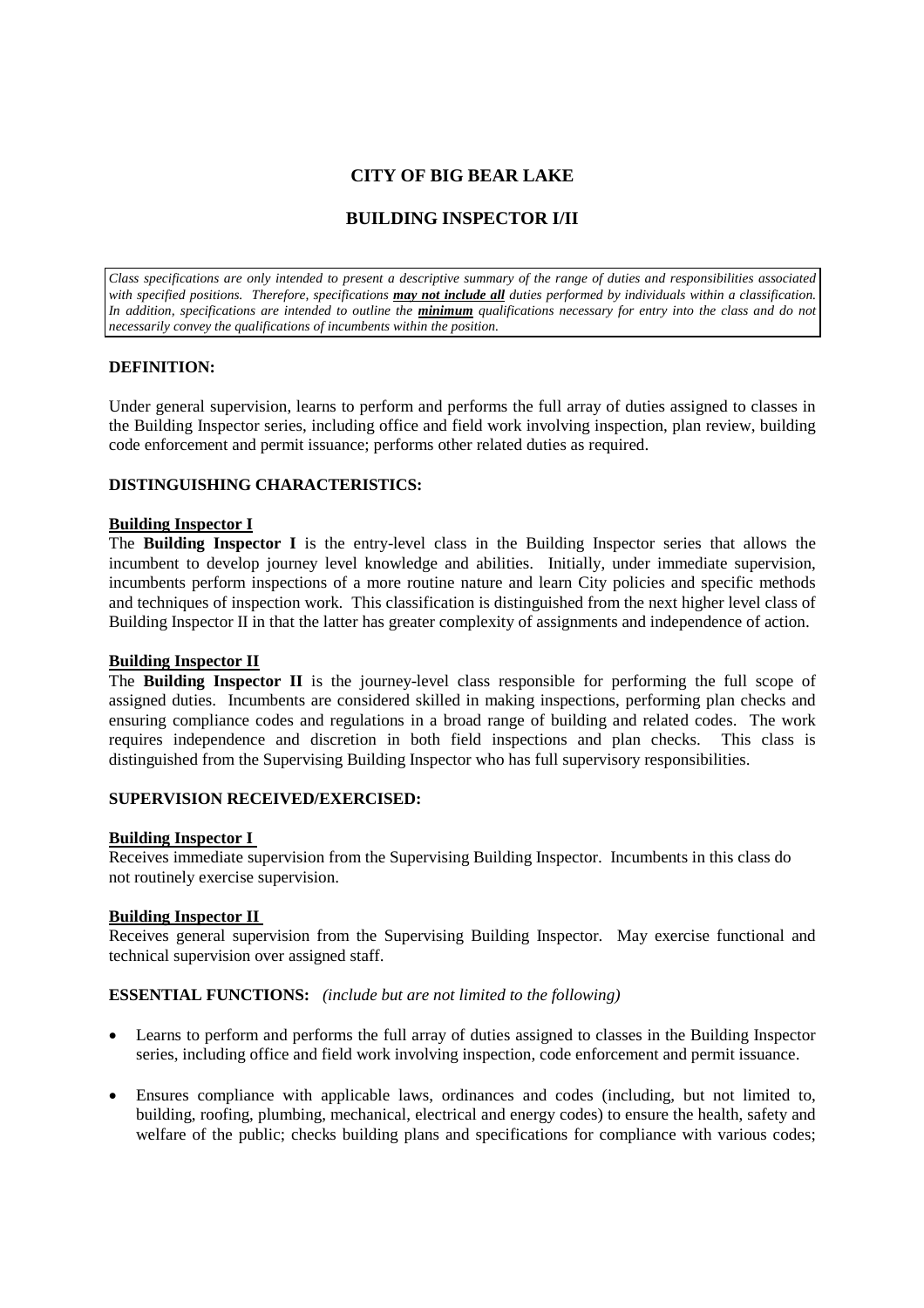# BUILDING INSPECTOR I/II

Page 2

keeps informed of changes and new legislation pertaining to building codes and related regulations; issues standard construction and occupancy permits and approves final inspection certificates.

- Conducts periodic residential and commercial field inspections before and during construction, remodeling or repair; ensures compliance with building and related codes and regulations; checks the safety of construction and installation practices; inspects the quality of materials and methods of construction for footings and foundations, excavations, wood framing, concrete work, steel erection, lathing, plastering, tile work, pools and spas, firewalls, masonry, electrical, heating and air conditioning systems, plumbing and other construction work; inspects building for proper disability access to ensure conformance with Americans with Disabilities Act requirements; makes final inspections to clear permits.
- Interprets codes and regulations; explains required inspections and construction requirements to owners, architects, engineers, contractors and the public; advises owners on matters related to building permits; investigates and resolves building and related complaints; maintains records and files of inspections made and actions taken on a database.
- Issues vacate and stop work orders and correction notices; turns over to Code Enforcement for follow-up; assists Code Enforcement in performing their inspections.
- Conducts review of building plans and specifications for residential, and non-residential structures for compliance with applicable Building, Electrical, Plumbing, Occupancy, and Zoning Codes; checks for grade and quality of materials used in construction.
- Conducts inspections of existing buildings to determine hazardous conditions; looks for construction or alterations being performed without proper building permits.
- Establishes positive working relationships with representatives of community organizations, state/local agencies, City management and staff, and the public.

# **PHYSICAL, MENTAL AND ENVIRONMENTAL WORKING CONDITIONS:**

Position requires sitting, standing, walking on level and slippery surfaces, reaching, twisting, turning, kneeling, bending, stooping, squatting, crouching, grasping, and making repetitive hand movement in the performance of daily duties. The position also requires both near and far vision when inspecting work and operating assigned equipment. The need to lift, carry and push tools, equipment and supplies weighing 25 pounds or more is also required. Additionally, the incumbent in this outdoor position works in all weather conditions, including wet, snow, hot and cold with sun exposure. The position entails working in situations that may expose the employee to fumes or airborne particles, electrical shock or mechanical hazards. The nature of the work also requires the incumbent to climb ladders, drive motorized vehicles, operate in heavy vehicle traffic conditions and often work with constant interruptions. The incumbent may be required to work nights and weekends, respond to after hours emergency call-outs.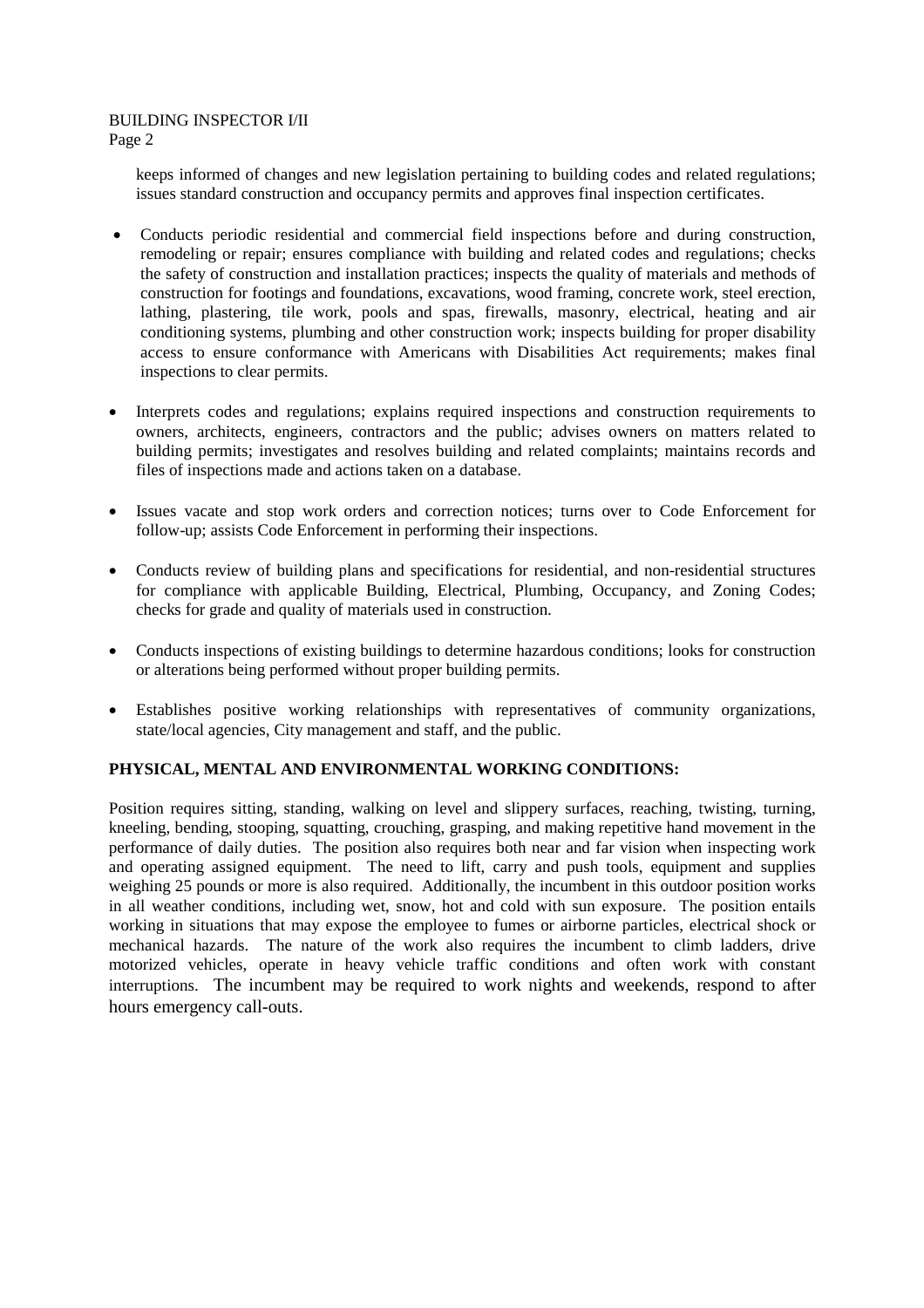BUILDING INSPECTOR I/II Page 3

**QUALIFICATIONS:** *(The following are minimal qualifications necessary for entry into the classification.)*

### **Education and/or Experience:**

Any combination of education and experience that has provided the knowledge, skills and abilities necessary for a **Building Inspector I/II**. A typical way of obtaining the required qualifications is to possess the equivalent of:

#### **Building Inspector I**

Four years of journey level building construction experience, and a high school diploma or equivalent.

#### **Building Inspector II**

In addition to the above, two years of municipal building inspection experience equivalent to that of a Building Inspector I with the City of Big Bear Lake.

#### **License/Certificate:**

#### **Building Inspector I**

Possession of a valid California Class C driver's license and a safe driving record. Possession of an I.C.C. Building Inspection certificate within six months of appointment is required.

#### **Building Inspector II**

Possession of, or ability to obtain, a valid class C California driver's license. Possession of an I.C.C. Building Inspection certificate and training in compliance with AB 717 is required.

**KNOWLEDGE/ABILITIES/SKILLS:** *(The following are a representative sample of the KAS's necessary to perform essential duties of the position. The level and scope of the knowledge and abilities listed below vary between the I and II levels.)*

#### **Knowledge of:**

Principles, practices and methods used in various building construction areas, including plumbing, electrical and mechanical; operational characteristics and use of standard equipment used in building inspection and the building trades; building and construction standards and materials; testing procedures; basic principles of mathematics; applicable federal, state and local laws, codes and regulations, including construction code manuals and specifications; standard office procedures, practices and equipment; modern office equipment, including a computer and applicable software; methods and techniques for record keeping and report preparation and writing; proper English, spelling and grammar; and occupational hazards and standard safety procedures.

## **Ability to:**

Apply policies, procedures, codes and regulations pertaining to building inspection; plan and prioritize daily inspections; read and interpret maps, sketches, plans, drawings, specifications and technical manuals; maintain I.C.B.O. certification through continuing education programs; keep